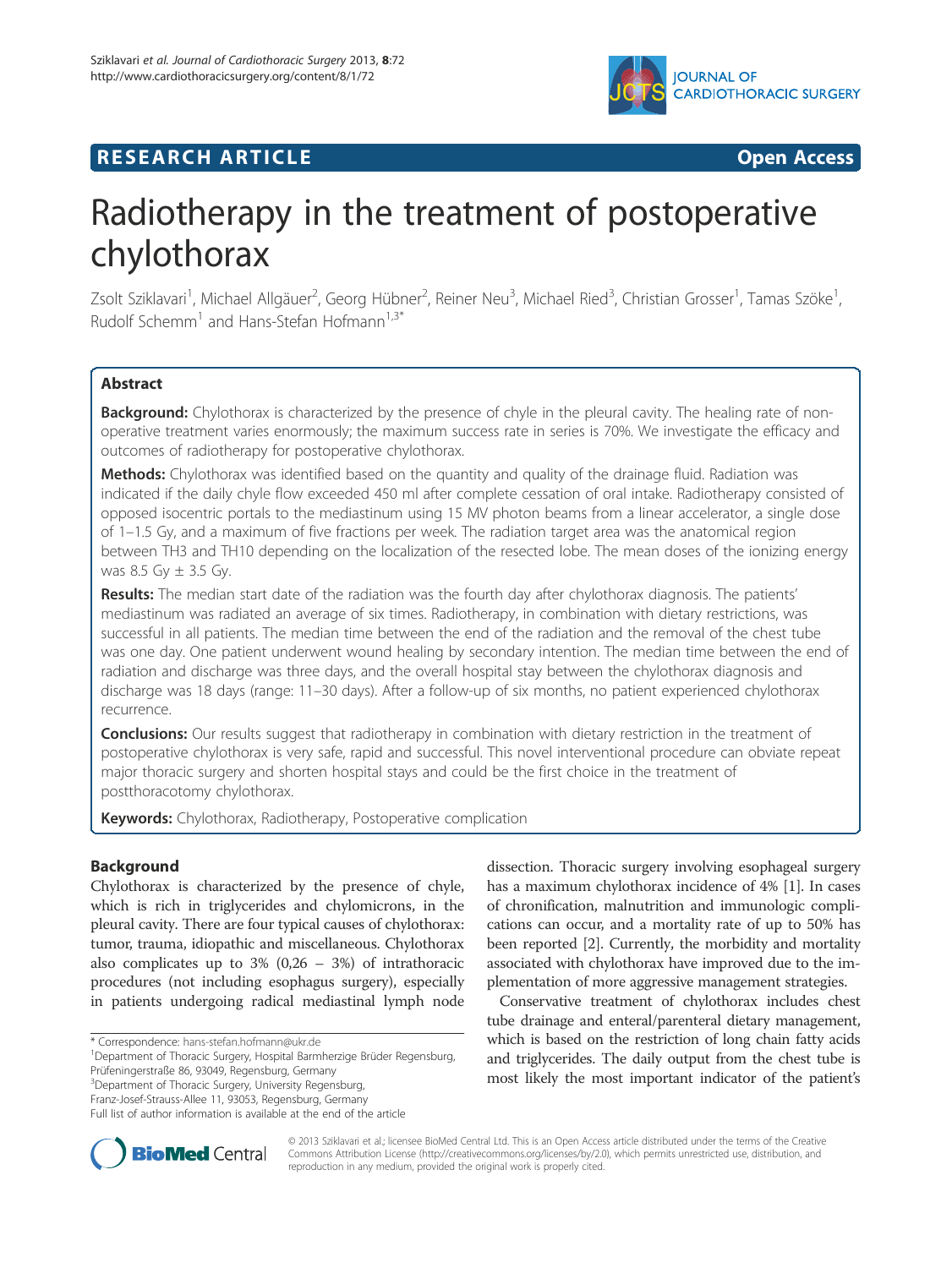chance of success with conservative treatment. The healing rate of non-operative treatment varies enormously.

If drainage remains >1000 ml/day, surgical intervention has been shown to reverse the adverse effects of chyle [3]. This management strategy decreased the mortality rates for chylothorax [4]. However, especially in cases of postoperative chylothorax, repeated surgical procedures were necessary due to a complicated clinical course. Repeat operations are necessary in up to 72% of cases and include video-assisted thoracic surgery (VATS) and repeat thoracotomy for pleurectomy, talc pleurodesis or ligation of the thoracic duct [3].

Because of the time-consuming conservative treatment and the limited results with interventional and surgical treatment we sought to develop an alternative therapy for postoperative chylothorax. Due to the good outcomes in the treatment of inguinal lymph fistulas with radiotherapy [5] and some well documented case reports describing the successful management of malignant chylothorax with radiotherapy [6,7], we investigated the efficiency and outcome of radiotherapy for postoperative chylothorax.

#### Methods

In this retrospective study, we investigated seven patients with postoperative chylothorax who were treated at our department between April, 2010 and October, 2011. Chylothorax was identified based on the quantity and milky aspect of the drainage fluid, and the diagnosis was confirmed based on the documentation of elevated triglyceride levels (>110 mg/dl) in the pleural fluid.

The mean age of the patients (male=4, female=3) was 59 years (range: 27 to 74 years). The cause of chylothorax in all seven cases was thoracotomy. In four of the cases, chylothorax developed following antero-lateral thoracotomy for a lobectomy  $(n=4)$ , and in 2 cases, chylothorax developed following a wedge resection procedure (n=2); all six of these cases also involved radical lymphadenectomy. One patient underwent a sternotomy for thymectomy without lymph node dissection. A left-sided chylothorax was observed in two patients, and a rightsided chylothorax was observed in five patients. The patient demographics and lung pathologies are summarized in Table 1.

All patients had chest tubes placed after their initial operation. Patients 1, 4 and 7 with highly chyle flow had complete cessation of oral intake (parenteral alimentation), whereas the other four patients were restricted to a fat free diet (exception: medium-chain triglycerides-MCT). Moderate chest tube suction at 20 cm  $H_2O$  was applied. Radiation was indicated if the daily chyle flow exceeded 450 ml after complete oral intake cessation and total parenteral nutrition or fat free diet. A lymphangiography for the identification of the leakage was not

performed. The radiotherapy was administered with the written informed consent of the patients. Radiotherapy consisted of opposed isocentric portals to the mediastinum using 15 MV photon beams from a linear accelerator (Synergy, Elekta Stockhom, Sweden), a single dose of 1–1.5 Gy, and a maximum of five fractions per week. The target radiation area was the posterior mediastinum between TH3 and TH10 depending on the localization of the resected lobe. The mean doses of the ionizing energy was 8.5 Gy  $\pm$  3.5 Gy. Monitoring of the serum electrolytes, lymphocyte count, albumin, total protein and the patients' weight was performed.

The medical records were retrospectively reviewed and the following information was collected: patient age, patient sex, clinical course, side of thoracotomy, etiology, radiotherapy course, mean quantity of daily chyle, duration of drainage, length of hospital stay and outcome. All patients were followed up. The mean follow-up period was 6 months (3–16 months). Because of the skewed distributions, we mostly used the median as a location parameter in descriptive statistics. The outcomes are summarized in Table 2.

#### Results

At our institution, postoperative chylothorax occurred in 2.8% of the cases involving thoracic surgery with radical systematic lymphadenectomy. The manifestation of the chylothorax occurred between the  $1<sup>st</sup>$  and  $14<sup>th</sup>$  postoperative day (median,  $2^{nd}$  day). The mean pre-radiation daily chyle flow was 800 ml/day (range: 450–1700 ml/ day) with a mean concentration of triglycerides of 224 mg/dl (range: 121–1185 mg/dl).

The median start date of the radiation was on the fourth day (range second- $21<sup>st</sup>$  day) after diagnosis of the chylothorax. Treatment of the first patient was delayed until the  $21<sup>st</sup>$  postoperative day because the radiooncologists were hesitant due to the uncertain outcomes of this novel treatment modality. Radiotherapy, including enteral or parenteral, no-fat diet was successful in all patients. The mediastinum of the patients was radiated a mean of six times (range 3–10 times). During radiotherapy and diet, the mean concentration of triglycerides decreased to 157 mg/dl (range 61–642 ml/day). After radiation, the mean chyle flow was 90 ml/dl (range: 0– 150 ml/day) (Figure 1). The median time between the end of the radiation therapy and the removal of the chest tube was one day (range: 1–8 days).

The enteral or parenteral no-fat diet was continued until the end of radiotherapy. One day later, the lymphatic system was activated with a fatty meal. If the drainage fluid remained non-chylous and did not increase, the chest tube was removed.

The majority of the patients had no major complications after radiation. One patient underwent wound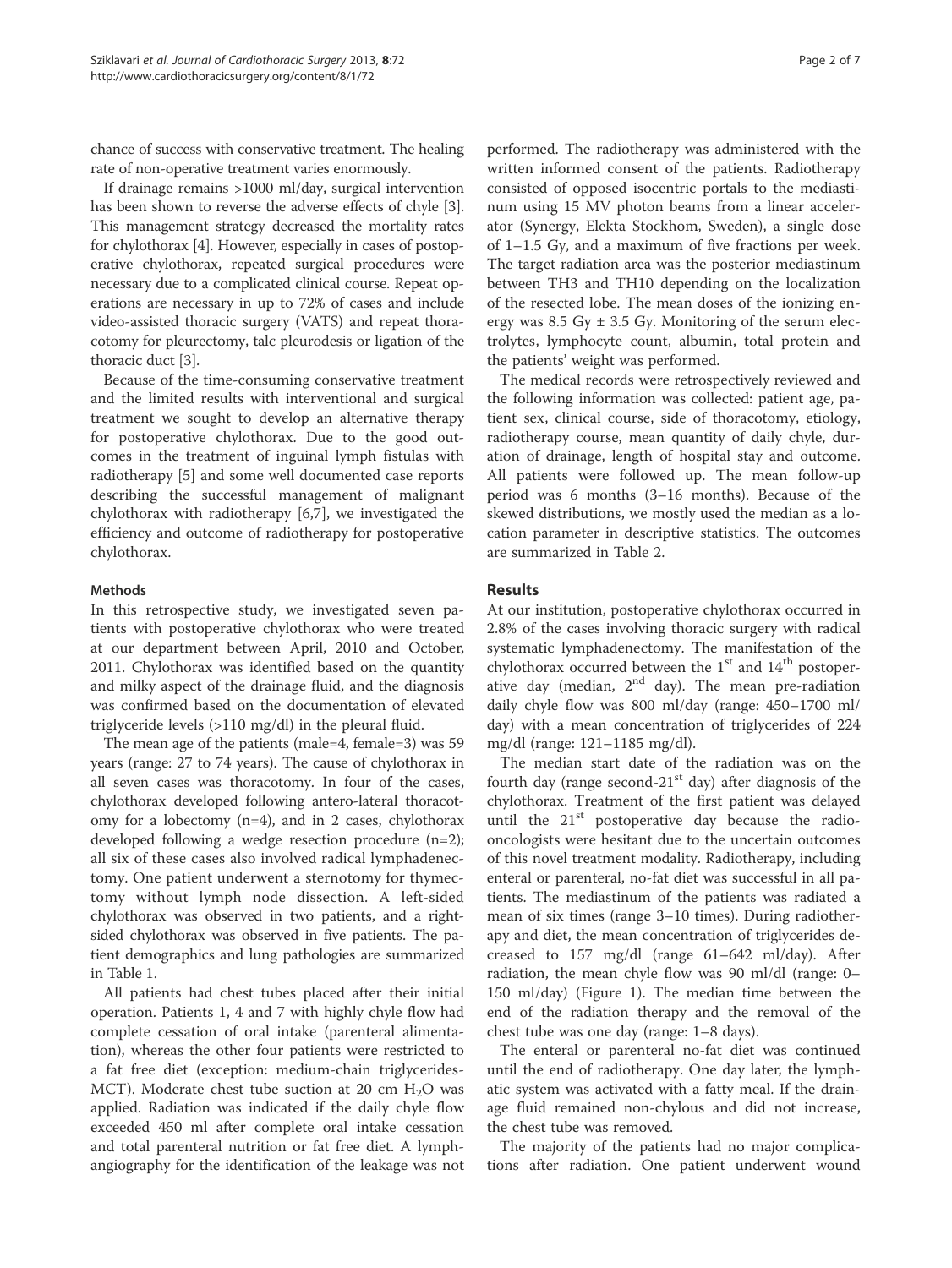### Table 1 Patient demographics

|                                                          | Patient 1        | Patient 2        | <b>Patient 3</b>  | Patient 4       | <b>Patient 5</b>        | Patient 6   | Patient 7        |
|----------------------------------------------------------|------------------|------------------|-------------------|-----------------|-------------------------|-------------|------------------|
| Age                                                      | 74               | 70               | 57                | 59              | 47                      | 38          | 62               |
| Sex                                                      | Male             | Male             | Female            | Male            | Male                    | Female      | Male             |
| Karnofsky-Index <70%                                     | Yes              | <b>No</b>        | Yes               | <b>No</b>       | No                      | <b>No</b>   | Yes              |
| Histology                                                | NSCLC Stage IA   | NSCLC Stage II A | NSCLC Stage III A | Pseudotumor     | Metastasis              | Thymoma     | Metastasis       |
| Neoadjuvant Therapy                                      | <b>No</b>        | <b>No</b>        | Yes               | No              | Yes                     | No          | Yes              |
| Localisation                                             | Right upper lobe | Left lower lobe  | Left lower lobe   | Left lower lobe | Right midle, lower lobe | Mediastinum | Right upper lobe |
| Primary Operation                                        | Lobectomy        | Lobectomy        | Lobectomy         | Lobectomy       | Wedge-resection         | Thymectomy  | Wedge-resection  |
| Lympadenectomy                                           | Yes              | Yes              | Yes               | Yes             | Yes                     | No          | Yes              |
| Diagnosis, postoperative day                             | 14 <sup>th</sup> | 6 <sup>th</sup>  | $2^{nd}$          | 3rd             | 1 <sup>st</sup>         | $2^{nd}$    | 2 <sup>nd</sup>  |
| Cholesterol level mg/dl of drainage fluid at Diagnosis°  | 35               | 42               | 45                | 48              | 190                     | 65          | 37               |
| Triglyceride level of drainage fluid mg/dl at Diagnosis° | 121              | 491              | 371               | 123             | 186                     | 1185        | 224              |

° Cholesterol level normaly: < 65 mg/dl, Triglyceride level normaly: < 110 mg/dl.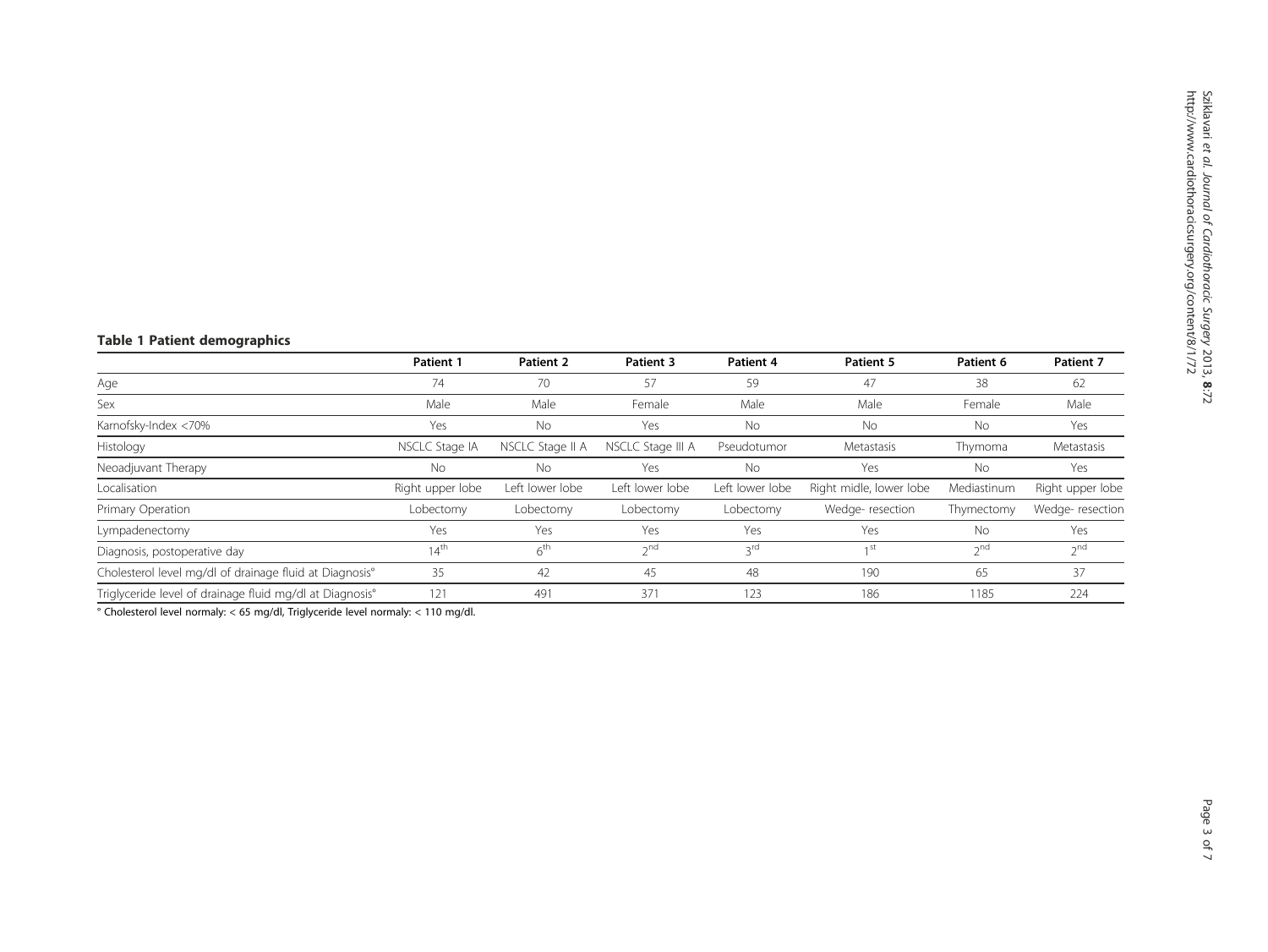|                                               | <b>Patient 1</b>  | Patient 2       | Patient 3         | Patient 4                | Patient 5        | Patient 6 | Patient 7       |
|-----------------------------------------------|-------------------|-----------------|-------------------|--------------------------|------------------|-----------|-----------------|
| Begin of Radiation after Diagnosis (d)        | g <sup>th</sup>   | $4^{\text{th}}$ | $4^{\text{th}}$   | $2^{nd}$                 | $11^{\text{th}}$ | $21^{st}$ | $3^{\text{rd}}$ |
| Number of Radiations (n)                      | 6                 | 8               | 8                 | 5                        | 3                | 3         | 10              |
| Radiation-Energy (Gy)                         | 6                 | 12              | 8                 | 5                        | 9                | 9         | 10              |
| MaxFlow before Radiation (ml/d)               | 1100              | 450             | 850               | 800                      | 710              | 450       | 1700            |
| Max. Flow after Radiation (ml/d)              | $\Omega$          | 150             | 90                | 90                       | 200              | 220       | $\Omega$        |
| Day of the chest tube removal after Radiation | 1 <sub>1</sub> st | 1 st            | 1 <sub>1</sub> st | $2^{nd}$                 | 8 <sup>th</sup>  | $\neg$ th | 1 <sup>st</sup> |
| Length of hospital after Diagnosis (d)        | 23                | 18              | 15                | 11                       | 21               | 30        | 16              |
| Length of hospital after Radiation (d)        | 5                 | 3               | $\mathcal{P}$     | 3                        | 13               |           | $\mathfrak{D}$  |
| Cholesterol after Radiation, mg/dl            | 35                | n.a.            | n.a.              | 67                       | n.a.             | 54        | 50              |
| Triglyceride after Radiation mg/dl            | 121               | n.a.            | n.a               | 40                       | n.a              | 126       | 74              |
| Re-Chylothorax                                | <b>No</b>         | No.             | <b>No</b>         | <b>No</b>                | No.              | <b>No</b> | No              |
| Complications                                 |                   |                 |                   | $\overline{\phantom{a}}$ | Urosepsis        |           |                 |

#### Table 2 Therapy and outcomes

healing by secondary intention, and another patient developed urosepsis that was not related to the treatment. The median time between the end of the radiation therapy and discharge was three days (range: 2–13 days), and the overall hospital stay between the diagnosis of chylothorax and discharge was 18 days (range: 11–30 days). After a mean follow-up of six months, no patient experienced chylothorax recurrence.

#### **Discussion**

The present study is the first to show, in a significant number of patients, that postoperative chylothorax can be effectively healed with a combination of radiotherapy and diet.

Chylothorax is a rare condition that results from thoracic duct injury and usually occurs on the right side. The most common causes of chylothorax are malignancy and trauma [8].

Currently, thoracic surgery has replaced physical injury as the leading cause of trauma; esophageal surgery accounts for most of these cases with a maximum incidence of 4% [1]. The incidence of postoperative chylothorax following thoracic surgery without esophageal surgery varies between 0,26% and 3% (Table 3).

Mediastinal lymphadenectomy seems to be responsible for the higher incidence of postoperative chylothorax after lung cancer resection [9-12,15]. Patients who underwent only sampling of the mediastinal lymph nodes did not develop chylothorax [9,10]. Bollen et al. [9] and Izbicki et al. [10] reported a postoperative chylothorax rate at the beginning of systemic radical mediastinal lymph node dissection of 3% (n=2/65) and 1.2% (n=1/84), respectively. In a larger group of patients (n=1110) undergoing pulmonary resection and systematic mediastinal lymph node dissection for lung cancer, Shimizu et al. reported 27 patients (2.4%) with postoperative chylothorax [12]. Zabeck et al. reported, that in 25 of their 26 postoperative chylothorax cases, complete mediastinal lymph node dissection was

performed [15]. In six of our seven cases, complete mediastinal lymph node dissection was performed. At our institution, postoperative chylothorax occurred in 2.8% of the cases involving thoracic surgery with radical systematic lymphadenectomy. The role of pneumonectomy with mediastinal lymph node dissection in the development of chylothorax is unclear. Le Pimpec-Barthes et al. encountered a significantly higher incidence of chylothorax when pulmonary resection consisted of a pneumectomy compared with (bi)lobectomy (5/8 vs. 1/18) [11]. In the patients in the studies conducted by Cerfolio et al. and Shimizu et al., pneumonectomy did not increase the incidence of chylothorax [3,12].

Postoperative chylothorax during the initial operation can be prevented by performing careful dissection and liberal clipping of lymphatic vessels, particularly in the posterior mediastinum. Guo et al. reported that thoracic duct ligation during VATS-esophagectomy for cancer is an effective and safe method for preventing chylothorax [16]. However, there is no consensus or formal guidelines regarding the safe preparation of lymph nodes for lung cancer to prevent postoperative chylothorax.

In patients with postoperative or post-traumatic chylothorax, some authors considered the anatomical location of the thoracic duct injury. Ruan et al. recommends lymphangiography in patients with intractable spontaneous chylothorax [17]. They found that this diagnostic procedure may facilitate the occlusion of the leakage site and the prediction of the occurrence of adverse events due to thoracic duct ligation. We think that radiation therapy for secondary chylothorax does not require any type of leakage detection.

Current treatment modalities for postoperative chylothorax include conservative, interventional and surgical therapies.

The principles of conservative chylothorax treatment include efficient drainage, inflation of the lung to decrease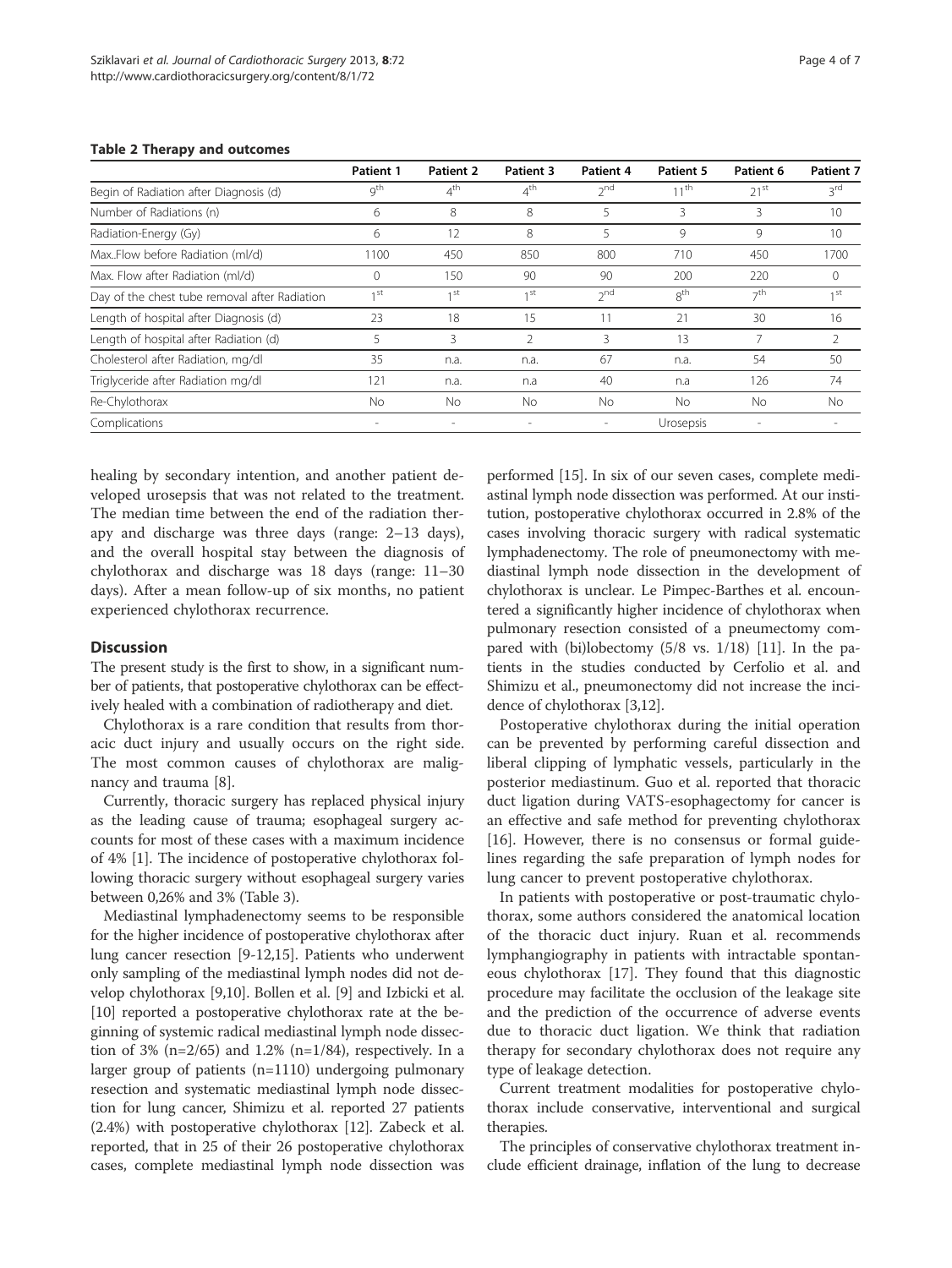

the dead space in the thoracic cavity and to promote adhesion of the lung or pleura to the thoracic duct injury, and cessation of flow (diet/parenteral nutrition) through the thoracic duct to accelerate fistula closure. Conservative treatment must be initiated at the time of diagnosis and results in resolution of the chylothorax in 23% to 70% of cases (Table 4, if  $n > 1$ ).

Interventional/surgical management should be adopted if conservative management fails. The interventional therapies include VATS for pleurodesis, percutaneous lymphangiography and radiotherapy. Schoellnast et al. reported a 50% success rate after needle disruption of the cisterna chyli with subsequent resolution of the chylothorax [20]. Cope found that two thirds of patients presenting with life-threatening chylothorax can be safely treated with percutaneous transabdominal thoracic duct blockage [19]. Promotion of adhesions of the lung and pleura to the thoracic duct injury by pleurodesis may play an important role in the treatment of chylothorax. Talc pleurodesis is successful in 73% to 83% of all cases [13,14]. The injection of OK-432, which is a heat- and penicillin-treated lyophilized preparation of the Su strain of Streptococcus pyogenes, into the thoracic cavity is effective and safe in managing postoperative chylothorax and exhibited a success rate of 87% [12]. Other therapeutic options such as the intrapleural instillation of octreotide/somatostatin, streptokinase or fibrin glue therapy were only published as case reports [18,21,22].

Surgical treatment generally involves ligation of the thoracic duct. Thoracic surgeons often recommend reoperation to ligate the thoracic duct when conservative therapy fails [3,12,15]. Surgical intervention offers better results than conservative management when the daily chyle flow exceeds 500 ml/day in adults [12]. Zabeck et al. found that in postoperative chylothorax with a high flow of >900 ml/day, repeat surgery should be performed as soon as possible because conservative management is likely to be unsuccessful [15].

Radiotherapy of inguinal lymph fistulas is a wellestablished, effective and well-tolerated treatment option. Because fistulas completely close after radiotherapy, this procedure is a good alternative to other conservative treatment modalities [5]. The motivations for our study were some well documented case reports that described the successful management of malignant chylothorax with radiotherapy [6,7].

Analogously, there are several potential advantages of using radiation to treat chylothorax. The early use of radiation therapy may rapidly arrest the progression of chylothorax and allow the patient to avoid invasive

Table 3 Incidence of secondary chylothorax following thoracic surgery

| Author (year) [Reference]          | Kind of ymphnodedissection         | Incidence of postoperative chylothorax (%) |  |  |
|------------------------------------|------------------------------------|--------------------------------------------|--|--|
| Bollen et al. 1993 [9]             | Mediastinal lymph node dissection  |                                            |  |  |
| Izbicki et al. 1994 [10]           | Radical systematic lymphadenectomy | .2                                         |  |  |
| Cerfolio et al. 1996 [3]           | n.a.                               | 0.26                                       |  |  |
| Le Pimpec-Barthes et al. 2002 [11] | Mediastinal lymph node dissection  | 0.65                                       |  |  |
| Shimizu et al. 2002 [12]           | Mediastinal lymph node dissection  | 2.4                                        |  |  |
| Paul et al. 2009 [13]              | Three-field dissection             | 2.6                                        |  |  |
| Akin et al. 2011 [14]              | Mediastinal lymph node dissection  | .9                                         |  |  |
| Own results                        | Radical systematic lymphadenectomy | 2.4                                        |  |  |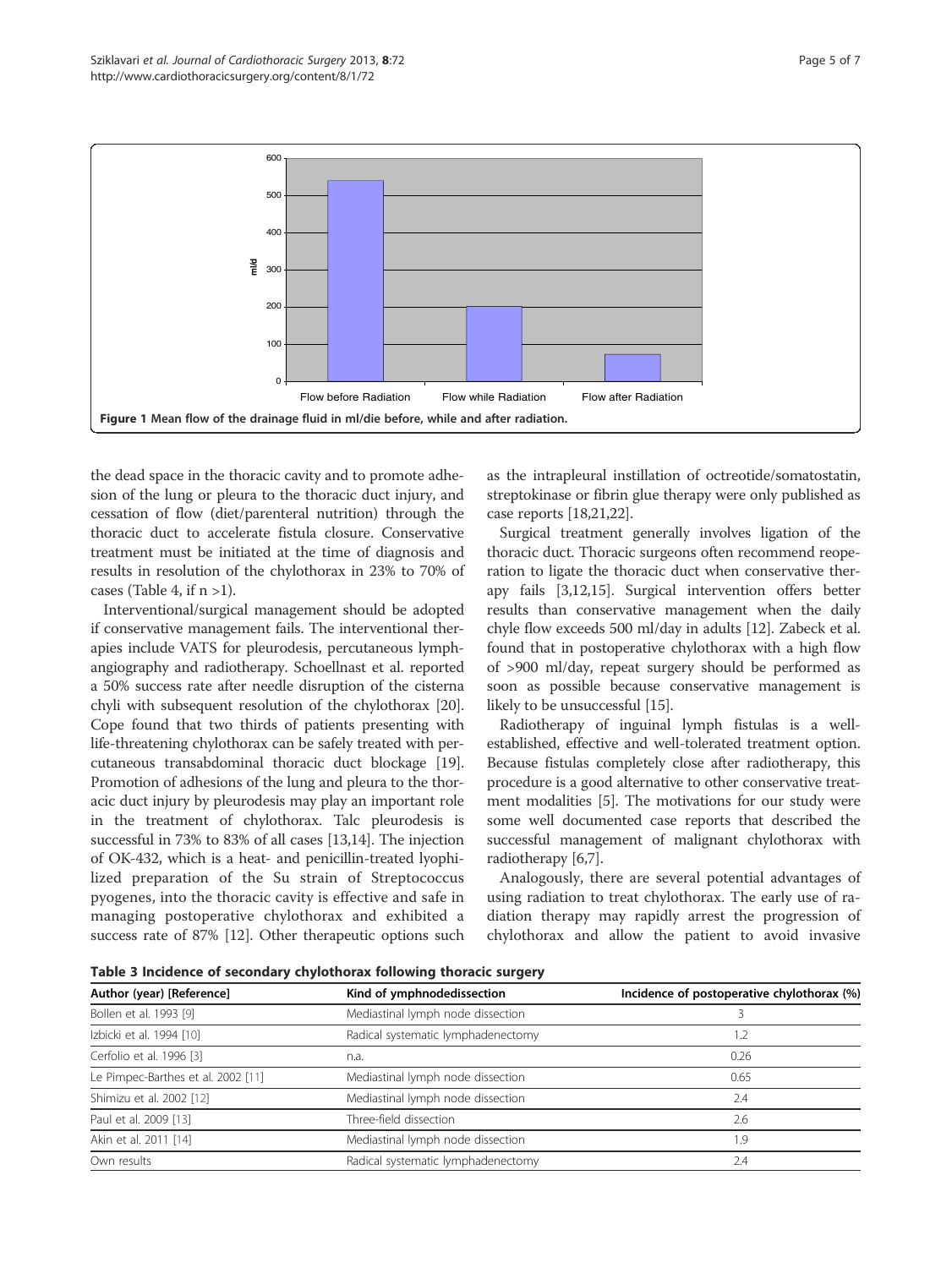| <b>Treatment</b>                | Author (year) [Reference]          | $n=$           | Success rate (%) |  |
|---------------------------------|------------------------------------|----------------|------------------|--|
| Conservative                    |                                    |                |                  |  |
| Diet/parenteral nutrition       | Cerfolio et al. 1996 [3]           | 47             | 28               |  |
| Somatostatin-Infusion           | Rimensberger et al. 1998 [18]      |                | 100              |  |
| Medium Chain Triglycerides Diet | Le Pimpec-Barthes et al. 2002 [11] | 26             | 50               |  |
| Parenteral nutrition            | Shimizu et al. 2002 [12]           | 26             | 23               |  |
| Diet/parenteral nutrition       | Chalret du Rieu et al. 2011 [2]    | n.a.           | 70               |  |
| Diet/parenteral nutrition       | Zabeck et al. 2011 [15]            | 37             | 32               |  |
| <b>Interventional</b>           |                                    |                |                  |  |
| Percutaneous Embolization       | Cope 2004 [19]                     | 60             | 65               |  |
| Pedal Lymphangiography          | Le Pimpec-Barthes et al. 2002 [11] | $\overline{7}$ | 57               |  |
| Pleurodesis (OK-432)            | Shimizu et al. 2002 [12]           | 15             | 87               |  |
| Pleurodesis (talc)              | Paul et al. 2009 [13]              | 6              | 83               |  |
| Pleurodesis (talc)              | Akin et al. 2011 [14]              | 26             | 73               |  |
| Direct lymphangiography         | Schoellnast et al. 2011 [20]       | $\overline{2}$ | 50               |  |
| Surgery                         |                                    |                |                  |  |
| Duct ligation                   | Cerfolio et al.1996 [3]            | 32             | 94               |  |
| Duct ligation                   | Shimizu et al. 2002 [12]           | 5              | 100              |  |
| Duct ligation/Loc. Suture       | Le Pimpec-Barthes et al. 2002 [11] | 5              | 83               |  |
| Duct ligation                   | Paul et al. 2009 [13]              | 22             | 95               |  |
| Duct ligation                   | Akin et al. 2011 [14]              | 7              | 100              |  |

Table 4 Treatment modalities and outcomes for secondary chylothorax

procedures. Up to 11% of the patients with postoperative chylothorax underwent repeat surgical procedures due to complications, and 9% experienced recurrence of their chylothorax [15]. Shimizu et al. reported that complications following VATS pleurodesis and repeat thoracotomy occurred in 15% of cases [12].

Accordingly, the median length of hospital stay was shorter in our group (median, 18 [range 11–30] days) compared with the group that underwent (redo) operation in the studies of Kashiowanoha (19 [range 12–36] days) and Heidelberg (26 [range 15–205] days), respectively [12,15].